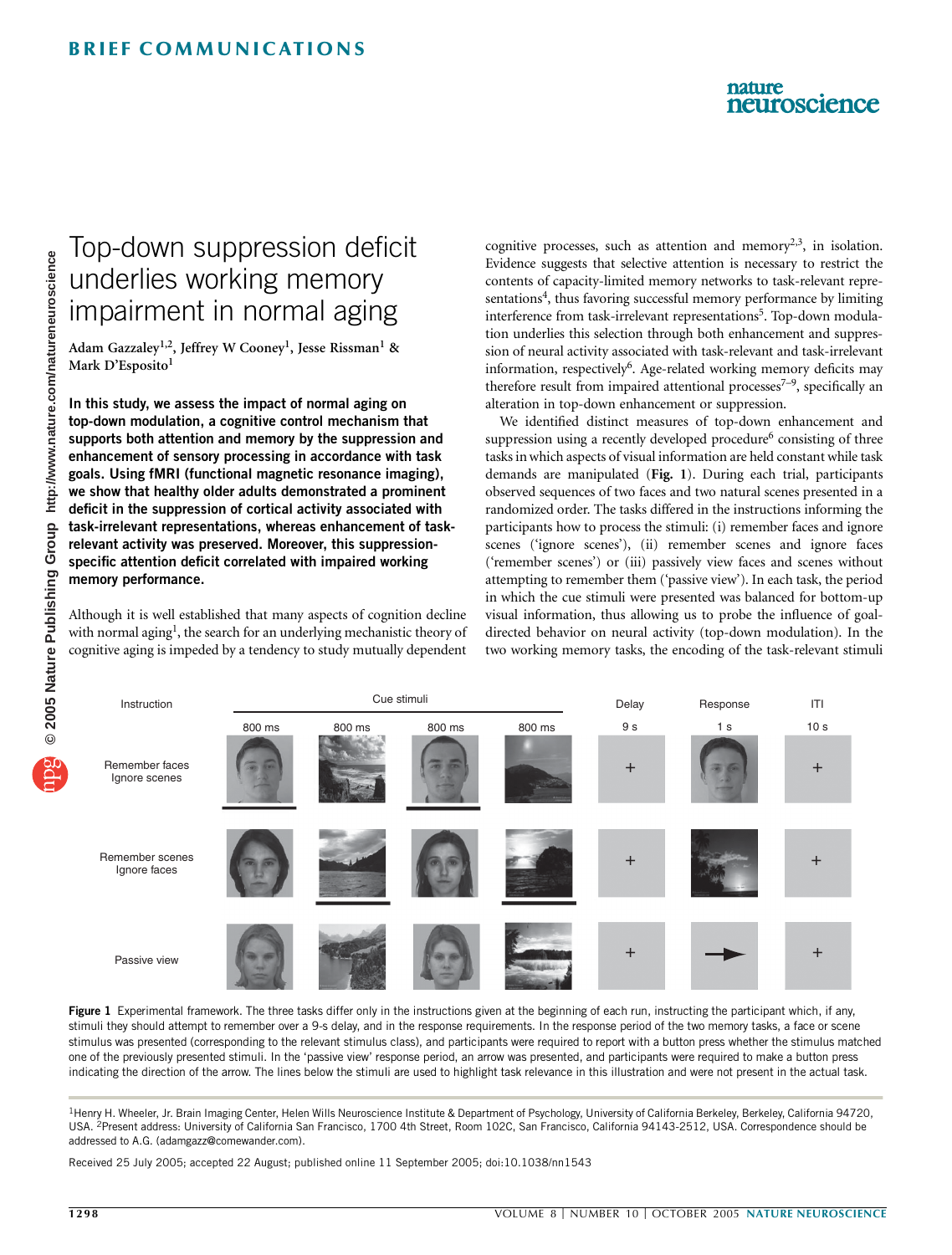



Figure 2 fMRI data showing a selective deficit of top-down suppression in older adults. (a,b) Within-group comparisons of the BOLD signal magnitude in the scene-selective ROI during the 'remember scenes', 'passive view' and 'ignore scenes' conditions for the (a) younger and (b) older age groups. (c,d) Across-group comparisons of (c) enhancement ('remember scenes' – 'passive view') and (d) suppression ('passive view' - 'ignore scenes') indices. Error bars: s.e.m. (\* $P < 0.005$ ).

required selective attention and thus permitted the dissociation of physiological measures of enhancement and suppression relative to the passive view baseline. Also in the memory tasks, after a 9-s delay, the participants were tested on their ability to recognize a probe stimulus as being one of the task-relevant cues, yielding a behavioral measure of working memory performance (see Supplementary Methods online).

We have recently demonstrated in young adults that during the cue period, modulation of the magnitude of neural activity within scene-selective visual association cortex occurs relative to a perceptual baseline ('passive view'), with enhancement (above baseline for 'remember scenes') and suppression (below baseline for 'ignore scenes') manifest depending on task instruction<sup>6</sup>. These top-down influences on posterior cortex may represent neural excitation and inhibition (enhancement and suppression, respectively) or, alternatively, three distinct levels of excitation based on the task relevance of the stimuli. Here we assessed age-related changes in top-down modulation using the most robust marker of modulation identified in the young adults: activity modulation within a scene-selective region of interest (ROI) in the left parahippocampal/lingual gyrus<sup>6,10</sup> (Supplementary Discussion).

The fMRI blood oxygen level–dependent (BOLD) signal magnitude was compared between tasks within each group of younger subjects  $(n = 17, 19-30$  years of age) and older subjects  $(n = 16, 60-77)$  years of age; Fig. 2). As recently reported<sup>6</sup>, all younger subjects showed greater activity in this scene-selective ROI during the cue stimuli period when attempting to remember scenes than when ignoring scenes, despite viewing the same number of scenes in both tasks ( $P < 10^{-5}$ ). In addition, 82% of the younger participants showed enhanced activity above the passive view baseline when remembering scenes and 88% demonstrated suppressed activity below the passive view baseline when ignoring scenes (enhancement,  $P < 0.005$ ; suppression,  $P < 0.0005$ ; Fig. 2a). The older participants also showed greater activity in the scene-selective ROI when attempting to remember scenes than when attempting to ignore scenes ( $P < 0.0005$ ). However, although 88% of the older participants demonstrated enhanced activity above the passive view baseline (enhancement,  $P < 0.0005$ ), only 44% showed

suppressed activity (suppression,  $P = 0.72$ ), demonstrating an absence of significant suppression of task-irrelevant information in the older population (Fig. 2b).

Direct comparisons of BOLD signal across age groups showed a significantly greater signal magnitude within the scene-selective ROI in the older group than in the younger group in the 'ignore scenes' condition ( $P < 0.005$ ), whereas there was no age-related difference between the 'remember scenes' ( $P = 0.37$ ) or 'passive view' conditions  $(P = 0.96)$ . These comparisons demonstrate a selective age-related deficit in the suppression of task-irrelevant information. To further compare across age groups, we calculated three activity modulation indices: overall modulation index ('remember scenes' – 'ignore scenes'), enhancement index ('remember scenes' - 'passive view') and suppression index ('passive view' – 'ignore scenes'). The use of these indices enabled across-group comparisons without directly contrasting BOLD signal magnitude between populations that might have vascular responsivity differences<sup>11</sup>. This analysis confirmed an age-related decrease in the degree of overall modulation ( $P < 0.05$ ). Critically, this age-related decrease in modulation can be attributed to a selective decrease in the subcomponent process of suppression ( $P < 0.005$ ; Fig. 2d), as there was no significant difference in the enhancement subcomponent ( $P = 0.27$ ; Fig. 2c).

In addition to showing a decrease in the suppression index during encoding (Fig. 3c), older participants were behaviorally impaired on the working memory tasks in terms of both reduced accuracy and a slower reaction time compared to younger participants (accuracy for faces: younger = 90%, older = 78%;  $P = 0.001$ ; Fig. 3a; accuracy for scenes: younger = 92%, older = 81%;  $P < 0.001$ ; reaction time for faces: younger = 1,381 ms, older = 1,673 ms;  $P < 0.005$ ; reaction time for scenes: younger = 1,348 ms, older = 1,588 ms;  $P < 0.05$ ). Furthermore, the subgroup of six older participants showing a significant working memory deficit for remembering faces in the 'ignore scenes' task  $(Z < -2$  relative to younger adults), the task in which scene-selective ROI activity should have been suppressed, demonstrated a significantly reduced suppression index compared with the young controls ( $P < 0.05$ ), whereas the subgroup of six



Figure 3 Relationship of suppression deficit and working memory deficit in aging. (a,c) Across-group comparisons of (a) face working memory accuracy for remembering faces in the 'ignore scenes' task (\*  $P = 0.001$ ) and (c) suppression indices ( $P < 0.005$ ). (b) Subgroups of the six high-performing and the six low-performing older individuals on the 'ignore scenes' task. (d) A significant suppression deficit is present only in the low-performing older subgroup ( $*P < 0.05$ ). Left graph: high-performing older. Right graph: low-performing older. Error bars: s.e.m.